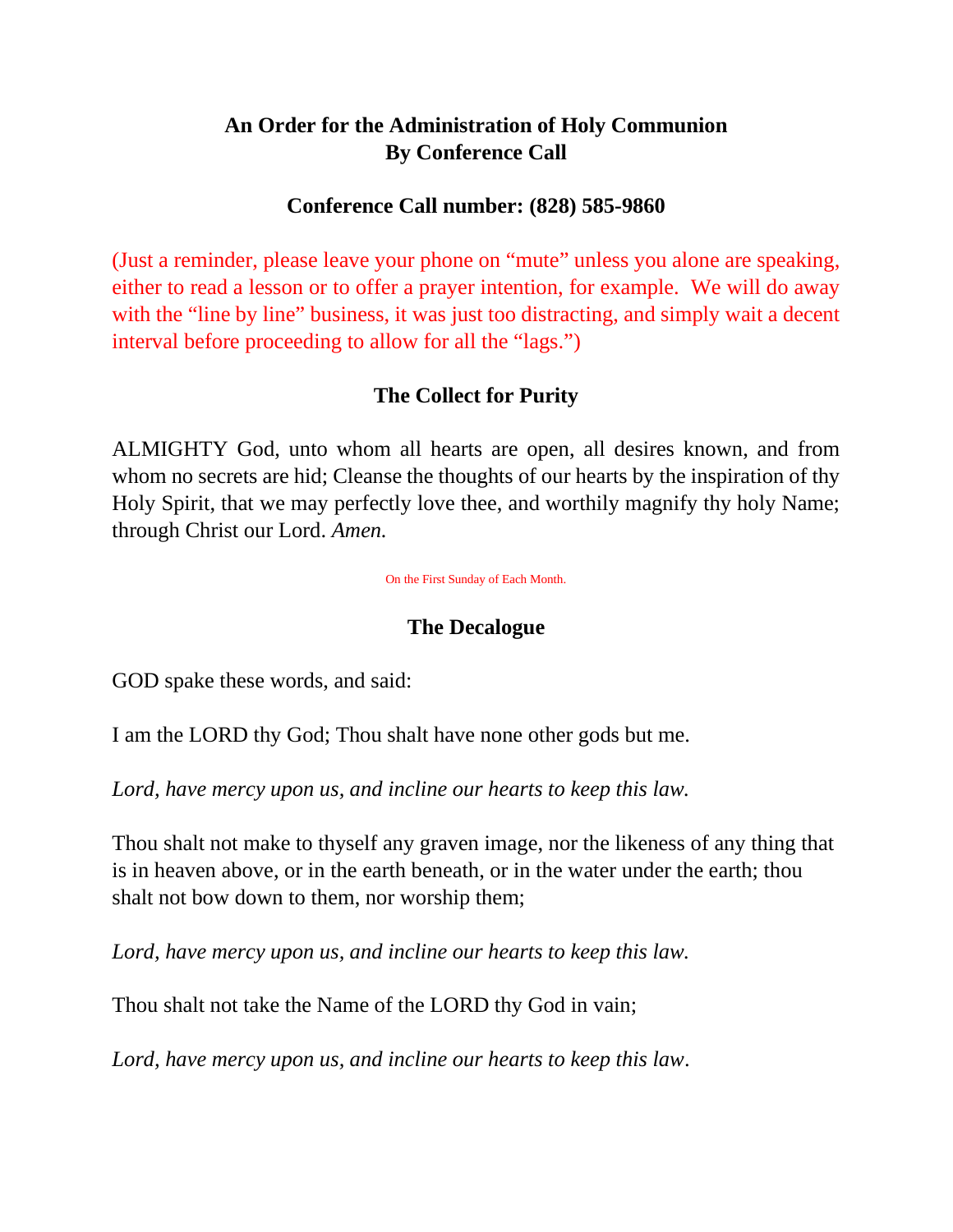Remember that thou keep holy the Sabbath day.

*Lord, have mercy upon us, and incline our hearts to keep this law.* Honour thy father and thy mother;

*Lord, have mercy upon us, and incline our hearts to keep this law.*

Thou shalt do no murder.

*Lord, have mercy upon us, and incline our hearts to keep this law.*

Thou shalt not commit adultery.

*Lord, have mercy upon us, and incline our hearts to keep this law.*

Thou shalt not steal.

*Lord, have mercy upon us, and incline our hearts to keep this law.*

Thou shalt not bear false witness against thy neighbour.

*Lord, have mercy upon us, and incline our hearts to keep this law.*

Thou shalt not covet

*Lord, have mercy upon us, and write all these thy laws in our hearts, we beseech thee.*

#### **Otherwise**

### **The Summary of the Law**

Hear what our Lord Jesus Christ saith.

THOU shalt love the Lord thy God with all thy heart, and with all thy soul, and with all thy mind. This is the first and great commandment. And the second is like unto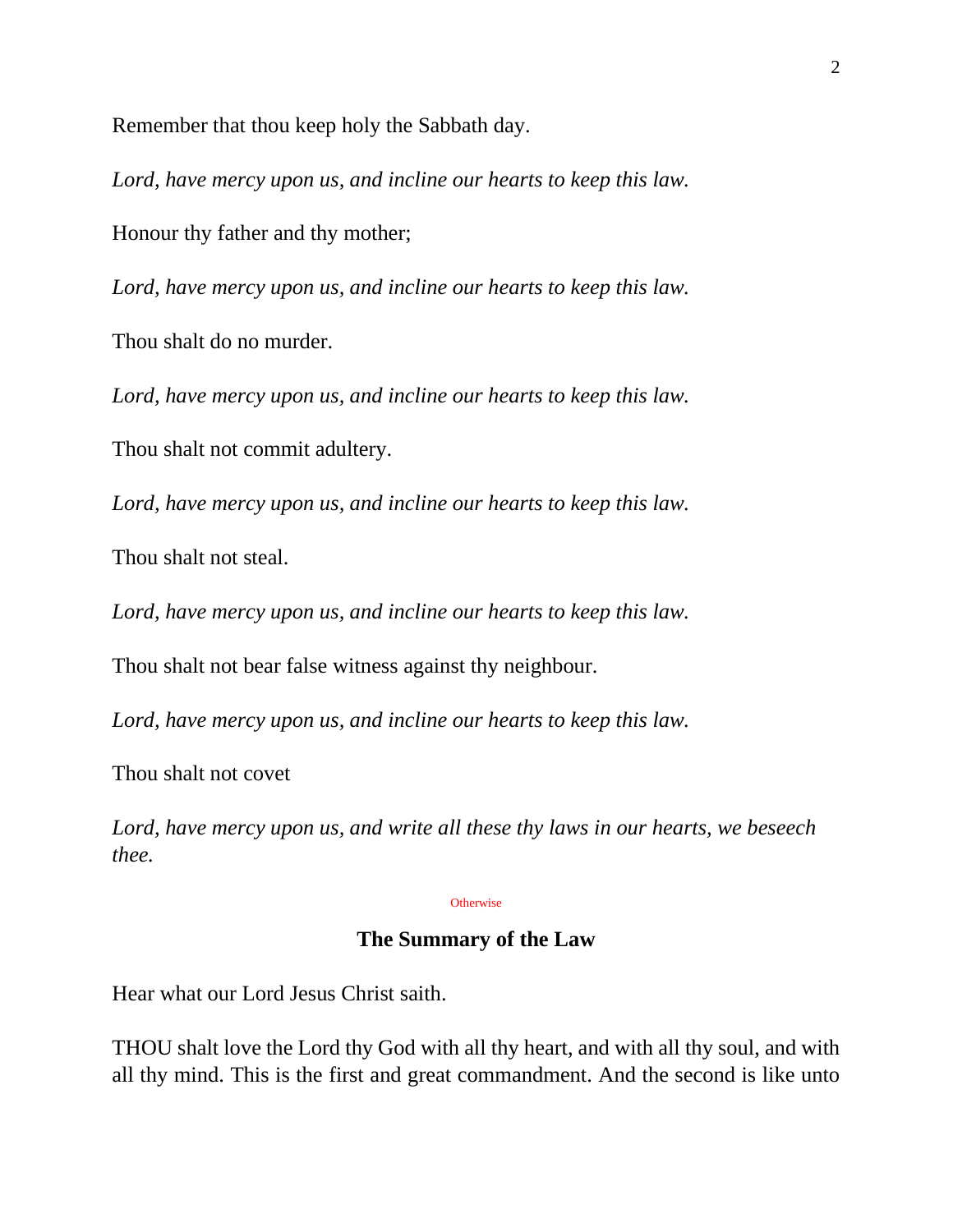it; Thou shalt love thy neighbour as thyself. On these two commandments hang all the Law and the Prophets.

### **The Kyrie**

Lord, have mercy upon us. *Christ, have mercy upon us.* Lord, have mercy upon us.

**Proper Lessons (see weekly e mail.)**

#### **The Nicene Creed**

*I BELIEVE in one God the Father Almighty, Maker of heaven and earth, And of all things visible and invisible: And in one Lord Jesus Christ, the only begotten Son of God; Begotten of his Father before all worlds, God of God, Light of Light, Very God of very God; Begotten, not made; Being of one substance with the Father; By whom all things were made: Who for us men and for our salvation came down from heaven, And was incarnate by the Holy Ghost of the Virgin Mary, And was made man: And was crucified also for us under Pontius Pilate; He suffered and was buried: And the third day he rose again according to the Scriptures: And ascended into heaven, And sitteth on the right hand of the Father: And he shall come again, with glory, to judge both the quick and the dead; Whose kingdom shall have no end. And I believe in the Holy Ghost, The Lord, and Giver of Life, Who proceedeth from the Father and the Son; Who with the Father and the Son together is worshipped and glorified; Who spake by the Prophets: And I believe one Catholic and Apostolic Church: I acknowledge one Baptism for the remission of sins: And I look for the Resurrection of the dead: And the Life of the world to come. Amen.*

#### **The Sermon**

### **Prayer List** (See weekly E mail).

(Here the people may offer their own special intentions, verbally or in the silence of their hearts. Those participating electronically are invited to do so but remember to "unmute" your phone first.)

#### **The Prayer for the Whole State of Christ's Church**

Let us pray for the whole state of Christ's Church.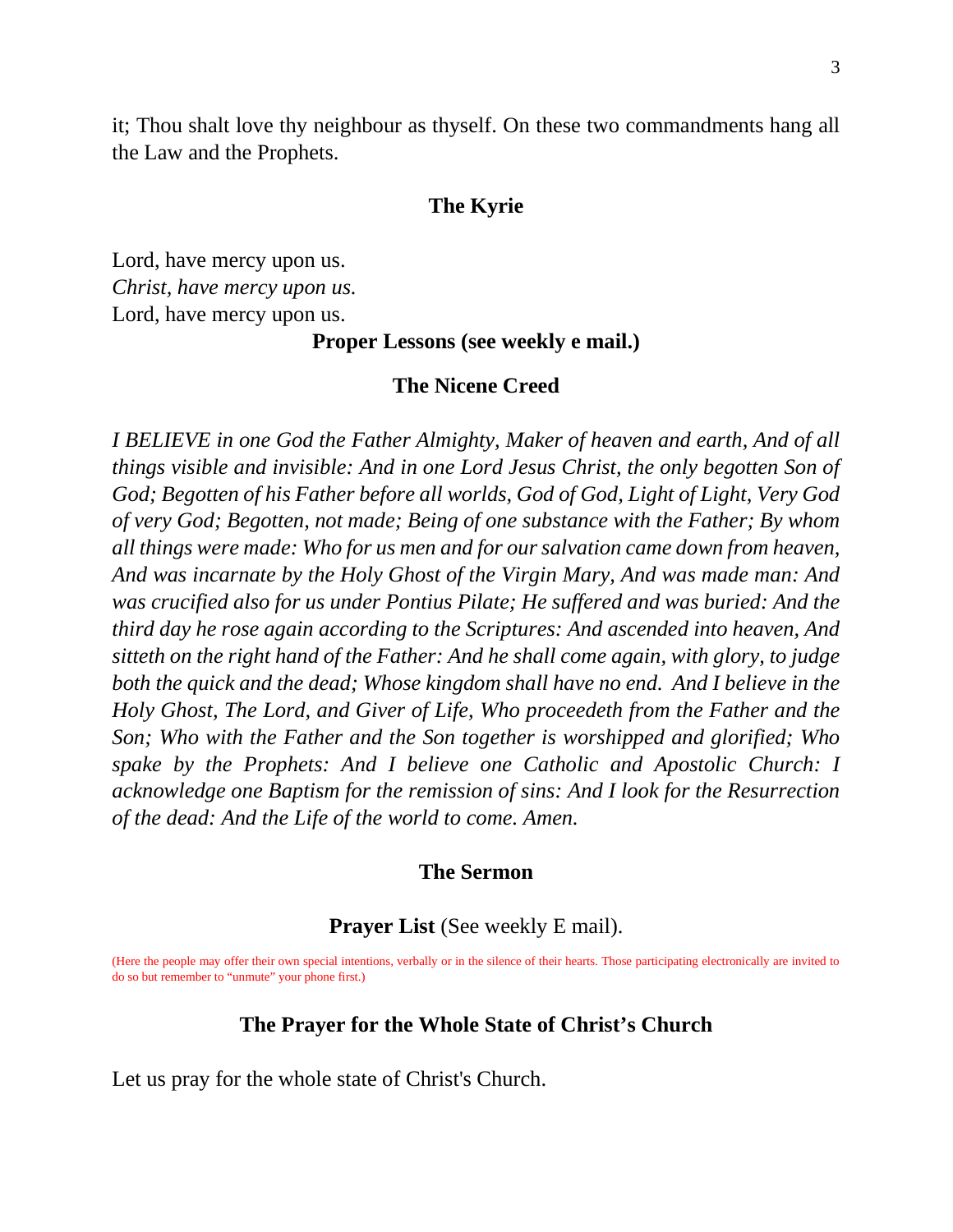ALMIGHTY and everliving God, who by thy holy Apostle hast taught us to make prayers, and supplications, and to give thanks for all men; We humbly beseech thee most mercifully to accept our alms and oblations, and to receive these our prayers, which we offer unto thy Divine Majesty; beseeching thee to inspire continually the Universal Church with the spirit of truth, unity, and concord: And grant that all those who do confess thy holy Name may agree in the truth of thy holy Word, and live in unity and godly love.

We beseech thee also, so to direct and dispose the hearts of all Christian Rulers, that they may truly and impartially administer justice, to the punishment of wickedness and vice, and to the maintenance of thy true religion, and virtue.

Give grace, O heavenly Father, to all Bishops and other Ministers, (including, especially, thy lay ministers,) that they may, both by their life and doctrine, set forth thy true and lively Word, and rightly and duly administer thy holy Sacraments.

And to all thy People give thy heavenly grace; and especially to this congregation here present; that, with meek heart and due reverence, they may hear, and receive thy holy Word; truly serving thee in holiness and righteousness all the days of their life.

And we most humbly beseech thee, of thy goodness, O Lord, to comfort and succour all those who, in this transitory life, are in trouble, sorrow, need, sickness, or any other adversity.

And we also bless thy holy Name for all thy servants departed this life in thy faith and fear; beseeching thee to grant them continual growth in thy love and service, and to give us grace so to follow their good examples, that with them we may be partakers of thy heavenly kingdom. Grant this, O Father, for Jesus Christ's sake, our only Mediator and Advocate. *Amen.*

# **The Invitation to Confession**

YE who do truly and earnestly repent you of your sins, and are in love and charity with your neighbours, and intend to lead a new life, following the commandments of God, and walking from henceforth in his holy ways; Draw near with faith, and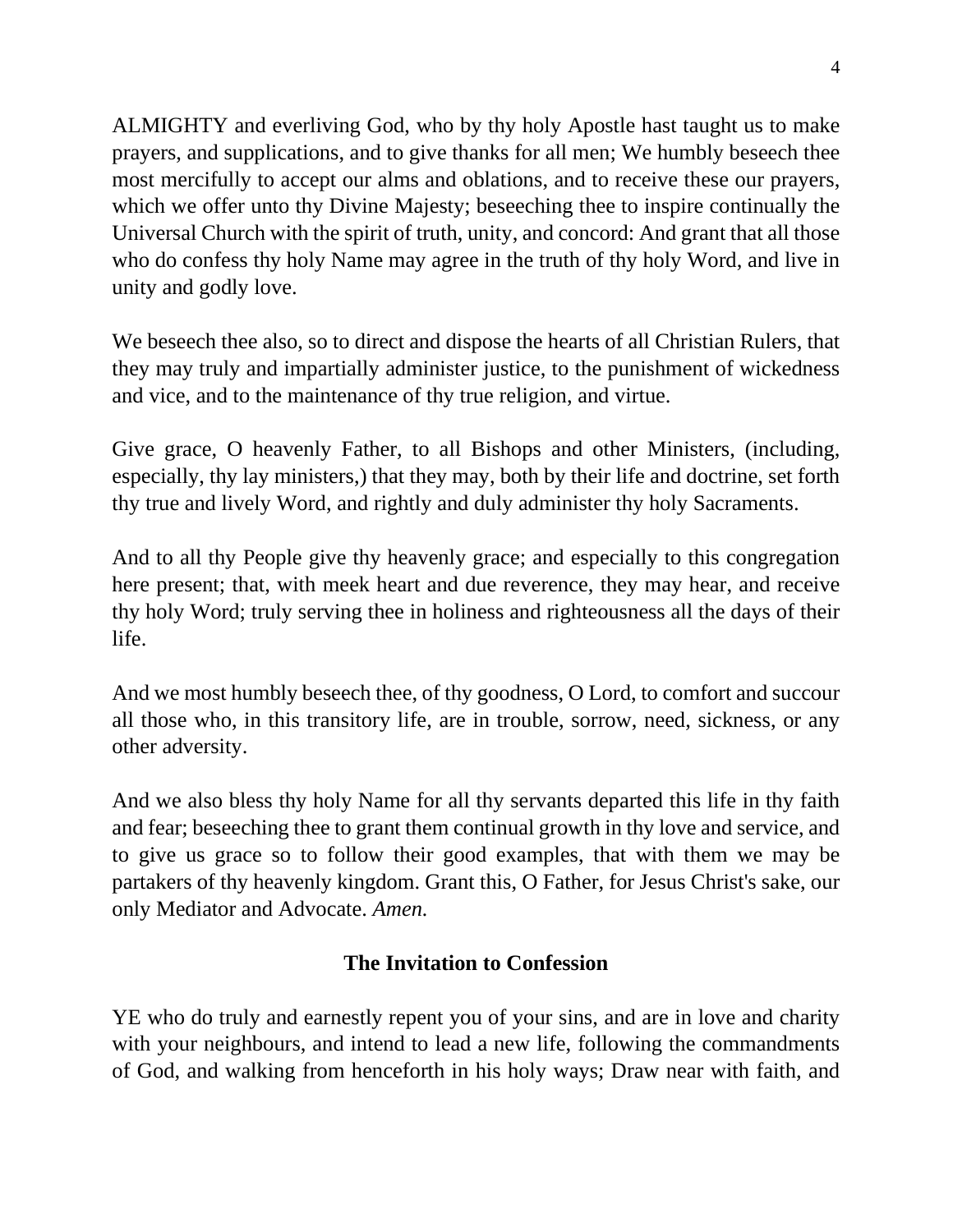take this holy Sacrament to your comfort; and make your humble confession to Almighty God, devoutly kneeling.

#### **The General Confession**

*ALMIGHTY God, Father of our Lord Jesus Christ, Maker of all things, Judge of all men; We acknowledge and bewail our manifold sins and wickedness, Which we, from time to time, most grievously have committed, By thought, word, and deed, Against thy Divine Majesty, Provoking most justly thy wrath and indignation against us. We do earnestly repent, And are heartily sorry for these our misdoings; The remembrance of them is grievous unto us; The burden of them is intolerable. Have mercy upon us, Have mercy upon us, most merciful Father; For thy Son our Lord Jesus Christ's sake, Forgive us all that is past; And grant that we may ever hereafter Serve and please thee In newness of life, To the honour and glory of thy Name; through Jesus Christ our Lord. Amen.*

### **The Absolution**

ALMIGHTY God, our heavenly Father, who of his great mercy hath promised forgiveness of sins to all those who with hearty repentance and true faith turn unto him; Have mercy upon you; pardon and deliver you from all your sins; confirm and strengthen you in all goodness; and bring you to everlasting life; through Jesus Christ our Lord. *Amen.*

### **The Comfortable Words**

Hear what comfortable words our Saviour Christ saith unto all who truly turn to him.

COME unto me, all ye that travail and are heavy laden, and I will refresh you. (St. Matt. xi. 28.)

So God loved the world, that he gave his only-begotten Son, to the end that all that believe in him should not perish, but have everlasting life. (St. John iii. 16.)

Hear also what Saint Paul saith.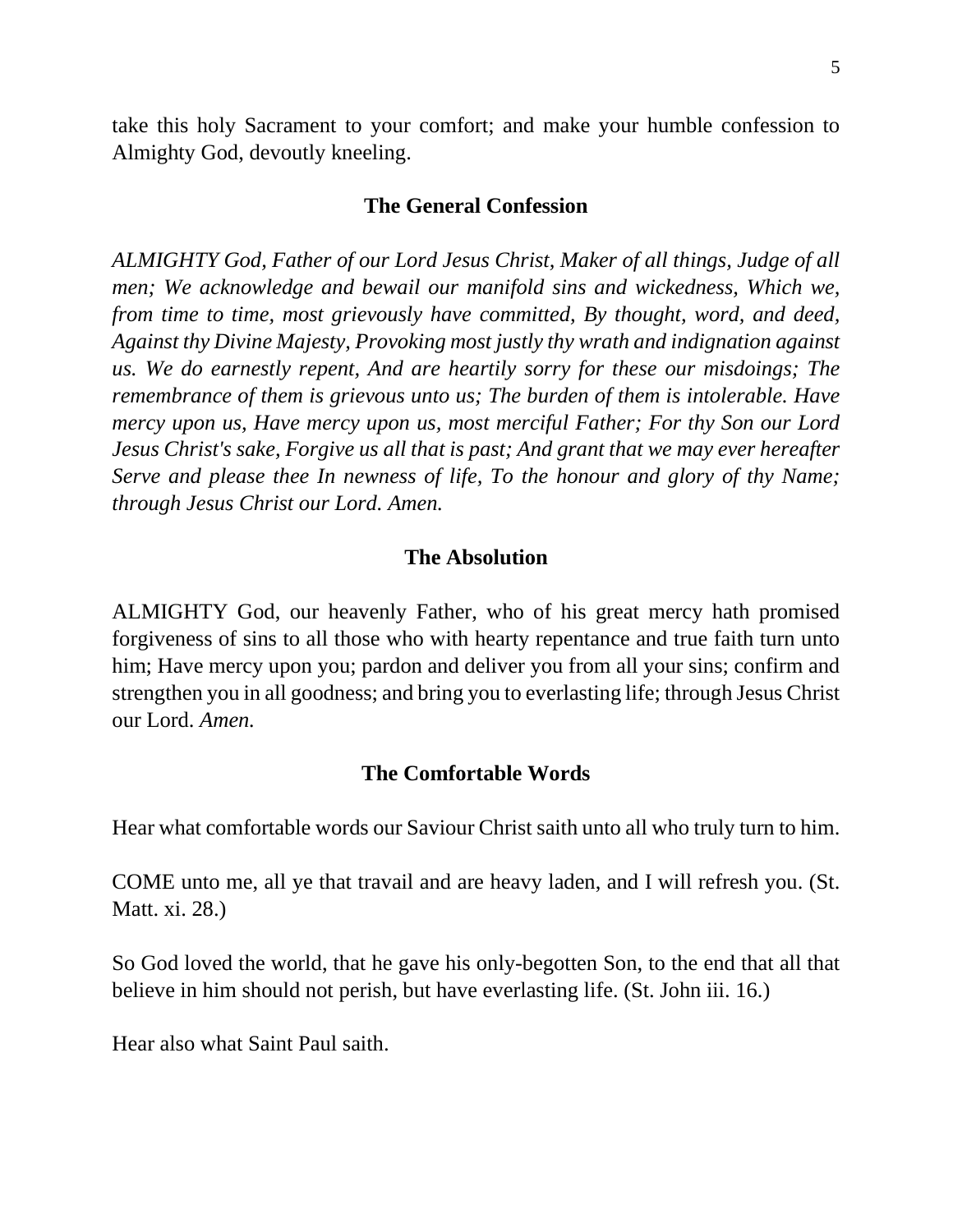This is a true saying, and worthy of all men to be received, That Christ Jesus came into the world to save sinners. (1 Tim. i. 15.)

Hear also what Saint John saith.

If any man sin, we have an Advocate with the Father, Jesus Christ the righteous; and he is the Propitiation for our sins. (1 St. John ii. 1, 2.)

| Priest: | Lift up your hearts.                                                                                                                                                                                                                                                                                                                  |
|---------|---------------------------------------------------------------------------------------------------------------------------------------------------------------------------------------------------------------------------------------------------------------------------------------------------------------------------------------|
| Answer. | We lift them up unto the Lord.                                                                                                                                                                                                                                                                                                        |
| Priest. | Let us give thanks unto our Lord God.                                                                                                                                                                                                                                                                                                 |
| Answer. | It is meet and right so to do.                                                                                                                                                                                                                                                                                                        |
| Priest: | IT is very meet, right, and our bounden duty, that we should at all times,<br>and in all places, give thanks unto thee, O Lord, Holy Father, Almighty,<br>Everlasting God. Therefore with Angels and Archangels, and with all<br>the company of heaven, we laud and magnify thy glorious Name;<br>evermore praising thee, and saying, |

Priest and People:

*HOLY, HOLY, HOLY, Lord God of hosts, Heaven and earth are full of thy glory: Glory be to thee, O Lord Most High. Amen.*

### **The Lord's Prayer**

And now, as our Saviour Christ hath taught us, we are bold to say,

*OUR Father, who art in heaven, Hallowed be thy Name. Thy kingdom come. Thy will be done, On earth as it is in heaven. Give us this day our daily bread. And forgive us our trespasses, As we forgive those who trespass against us. And lead us not into temptation, But deliver us from evil. For thine is the kingdom, and the power, and the glory, for ever and ever. Amen.*

## **The Prayer of Humble Access**

WE do not presume to come to this thy Table, O merciful Lord, trusting in our own righteousness, but in thy manifold and great mercies. We are not worthy so much as to gather up the crumbs under thy Table. But thou art the same Lord, whose property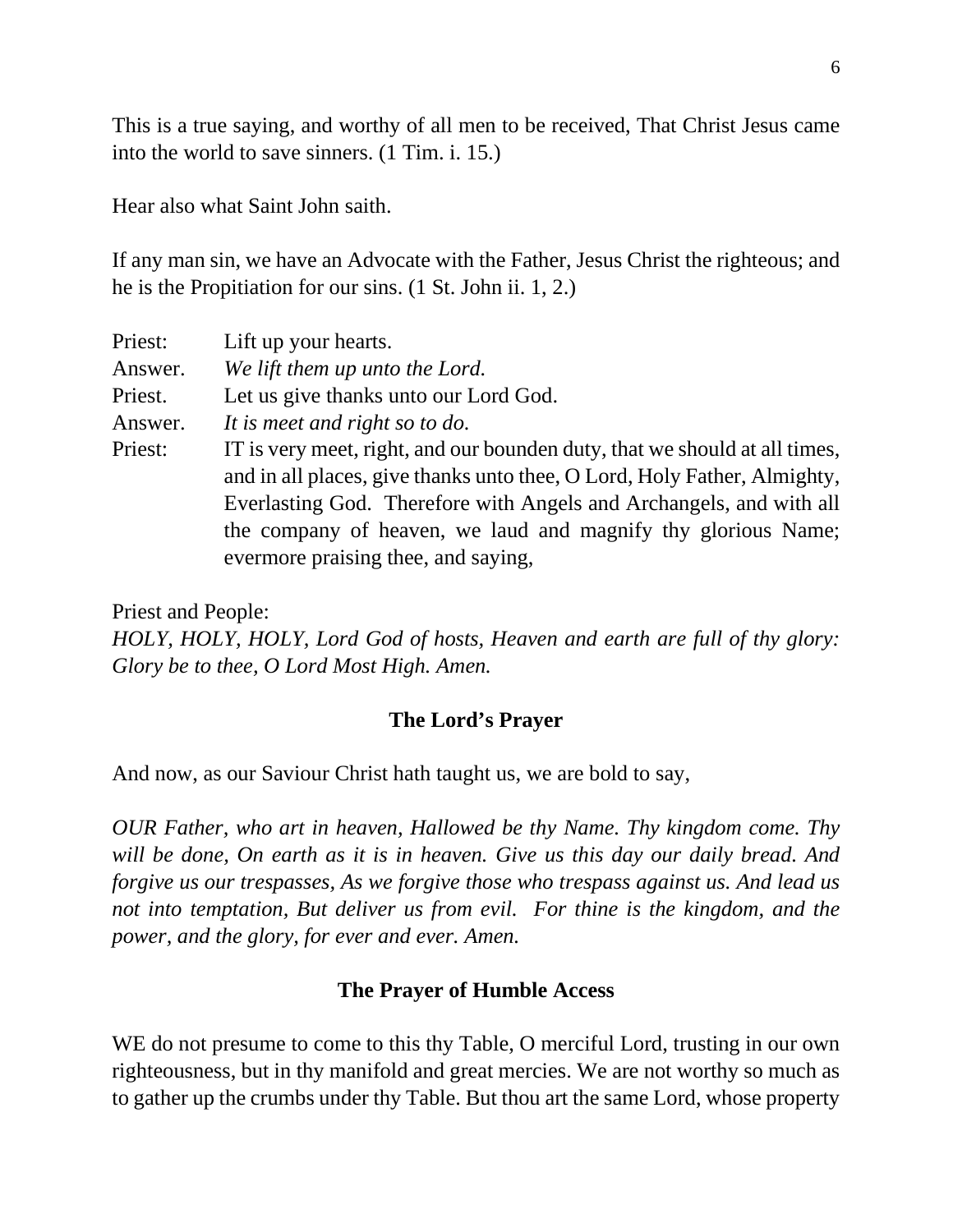is always to have mercy: Grant us therefore, gracious Lord, so to eat the flesh of thy dear Son Jesus Christ, and to drink his blood, that our sinful bodies may be made clean by his body, and our souls washed through his most precious blood, and that we may evermore dwell in him, and he in us. *Amen.*

O Lamb of God, who takest away the sins of the world, *Have mercy upon us.* O Lamb of God, who takest away the sins of the world, *Have mercy upon us.* O lamb of God, who takest away the sins of the world, *Grant us thy peace.*

## **Act of Reception**

*In union, dear Lord, with the faithful at every altar of thy Church where thy blessed Body and Blood are being offered to the Father, I desire to offer thee praise and thanksgiving. I believe that thou art truly present in the Holy Sacrament. And since I cannot now receive thee sacramentally, I beseech thee to come spiritually into my heart. I unite myself unto thee and embrace thee with all the affections of my soul. Let me never be separated from thee. Let me live and die in thy love. Amen.*

*Come Lord Jesus, dwell in thy servant in the fulness of thy strength, in the perfection of thy ways, and in the holiness of thy spirit, and rule over every hostile power in the might of thy Spirit, and to the glory of thy Father. Amen.*

*May the Body and Blood of our Lord Jesus Christ preserve my body and soul unto everlasting life. Amen.*

### **Act of Praise and Thanksgiving**

*Blessed, praised, and adored be Jesus Christ on his throne of glory in Heaven, and in the most Holy Sacrament of the Altar, In the Name of the Father, and of the Son, and of the Holy Ghost. Amen.*

### **Anima Christi**

*Soul of Christ, sanctify me. Body of Christ, save me; Blood of Christ, inebriate me; Water from the side of Christ, wash me; Passion of Christ, strengthen me; O good Jesus, hear me; Within thy wounds hide me; Suffer me not to be separated from thee;*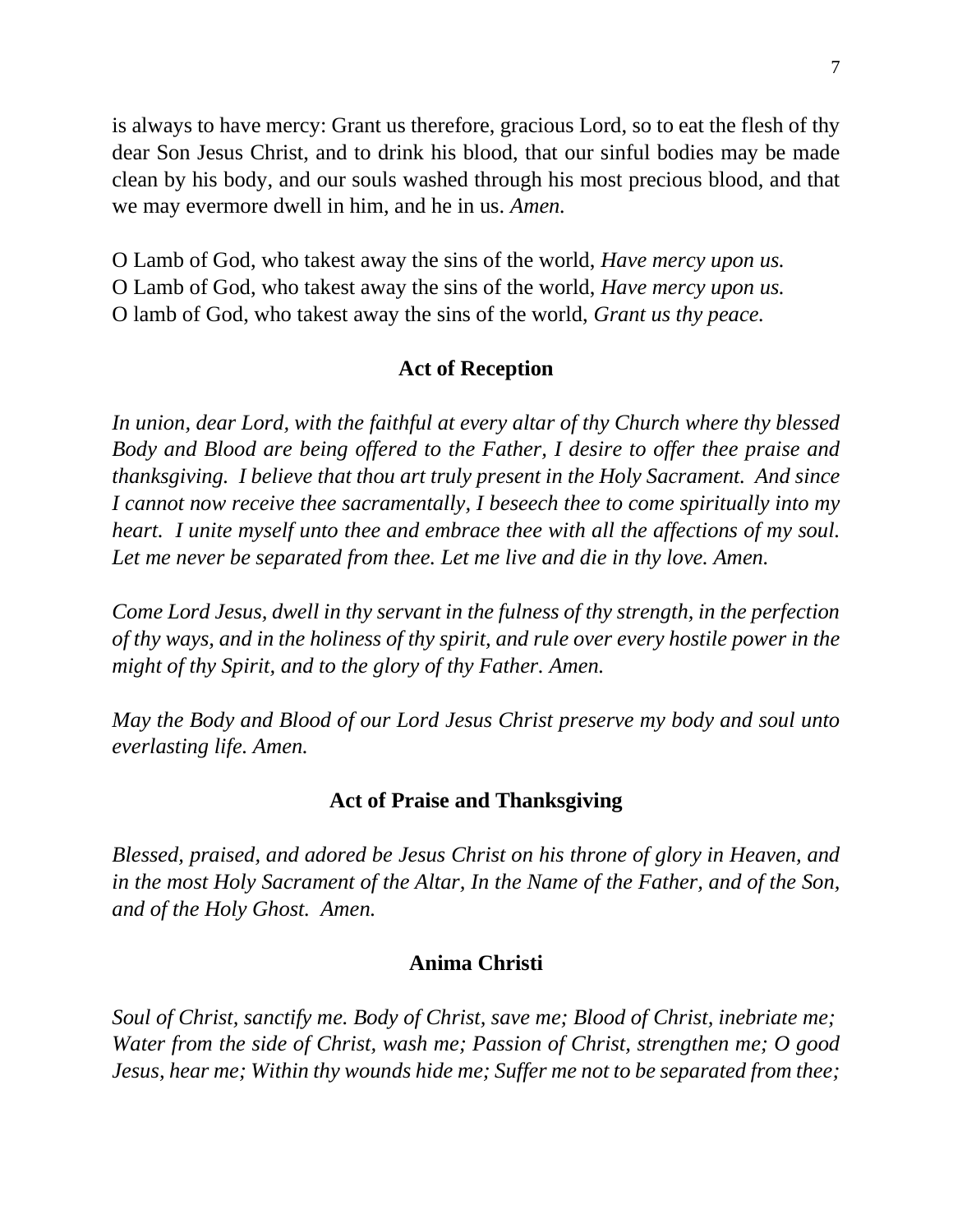*From the malicious enemy defend me; In the hour of my death call me, And bid me come to thee. That with thy Saints I may praise thee, For ever and ever. Amen.*

### Let us pray.

*ALMIGHTY and everliving God, we most heartily thank thee, for that thou dost vouchsafe to feed us who have duly received these holy mysteries, with the spiritual food of the most precious Body and Blood of thy Son our Saviour Jesus Christ; and dost assure us thereby of thy favour and goodness towards us; and that we are very members incorporate in the mystical body of thy Son, which is the blessed company of all faithful people; and are also heirs through hope of thy everlasting kingdom, by the merits of his most precious death and passion. And we humbly beseech thee, O heavenly Father, so to assist us with thy grace, that we may continue in that holy fellowship, and do all such good works as thou hast prepared for us to walk in; through Jesus Christ our Lord, to whom, with thee and the Holy Ghost, be all honour and glory, world without end. Amen.*

#### Gloria in Excelsis.

*GLORY be to God on high, and on earth peace, good will towards men. We praise thee, we bless thee, we worship thee, we glorify thee, we give thanks to thee for thy great glory, O Lord God, heavenly King, God the Father Almighty.*

*O Lord, the only-begotten Son, Jesus Christ; O Lord God, Lamb of God, Son of the Father, that takest away the sins of the world, have mercy upon us. Thou that takest away the sins of the world, receive our prayer. Thou that sittest at the right hand of God the Father, have mercy upon us.*

*For thou only art holy; thou only art the Lord; thou only, O Christ, with the Holy Ghost, art most high in the glory of God the Father. Amen.*

#### **The Blessing**

THE Peace of God, which passeth all understanding, keep your hearts and minds in the knowledge and love of God, and of his Son Jesus Christ our Lord: And the Blessing of God Almighty, the Father, the Son, and the Holy Ghost, be amongst you, and remain with you always. *Amen.*

#### **Announcements**